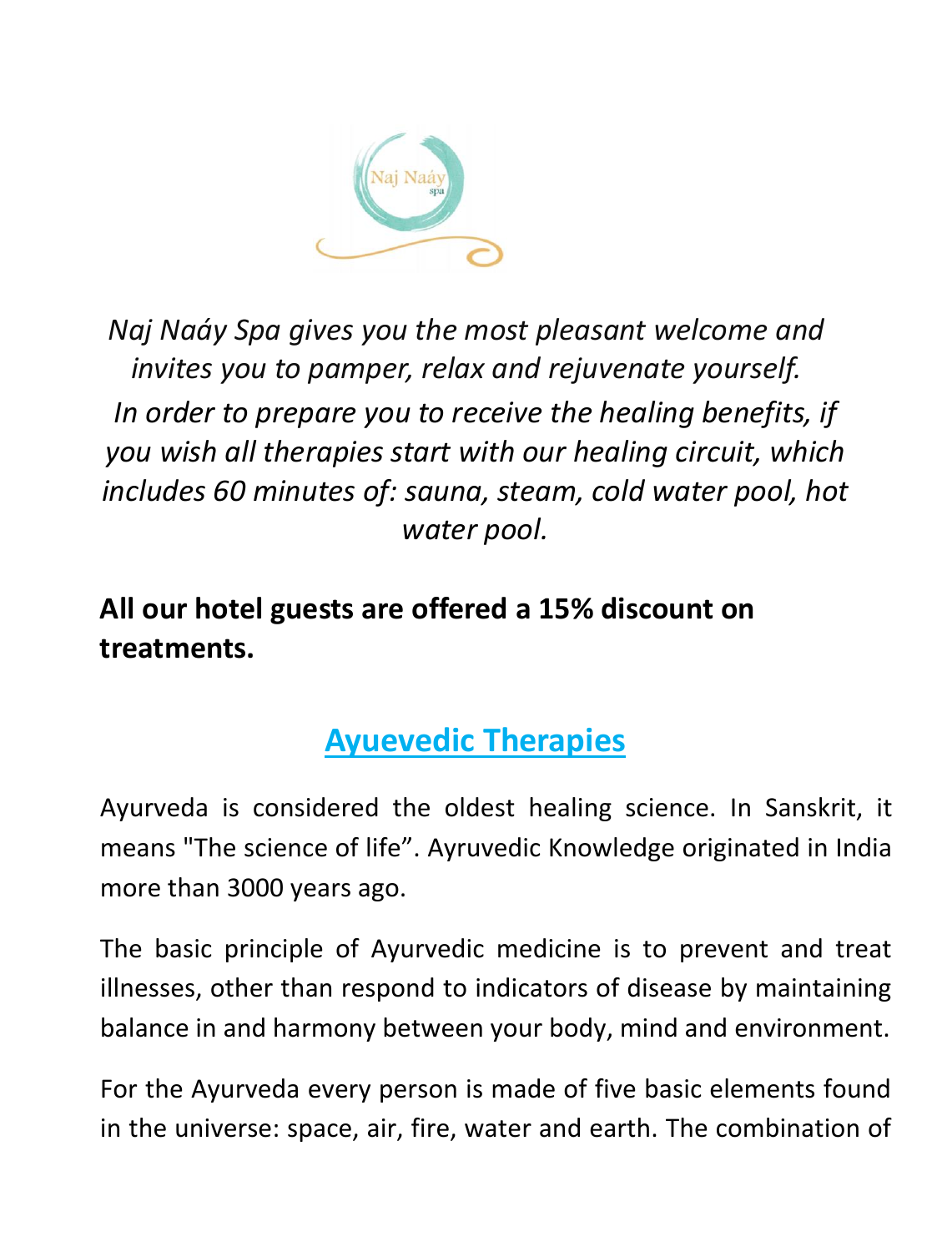these elements form three life forces or energies called DOSHAS, which control how our body works. When booking our Ayurvedic treatments, you will be requested to arrive a few minutes before to complete a simple questionanaire to determine your doshas combination and therefore personalize the treatment with a specific essential oils blend to balance your energy.

### **Shirodhara- Abhyanga 90 minutes \$ 294 USD**

This treatment is the result of a fusion of Ayurvedic therapies: Shirodhara and Abhyanga. It is concentrated from the head to the rest of the body.

**Shirodhara is** an Ayurvedic procedure that involves the continuous application of warm oil to the head, focusing on the third eye. The continuous flow induces a deep state of relaxation. It is complemented with a cranial and facial massage. The word "Dhara" means "drip and "shiro" means head.

This treatment improves memory, sharpens the senses, nourishes the scalp and rejuvenates the face.

**Abhyanga is** a Hindu ayurvedic massage that consists of anointing warm oil on all the joints of the body and 15 main marmas seeking a balance of energy in the body with the dosha (kapha-earth, vata-air and pitta-fire).

The dosha is a biological energy found throughout the body, it governs physical and mental processes. It nourishes all the tissues of